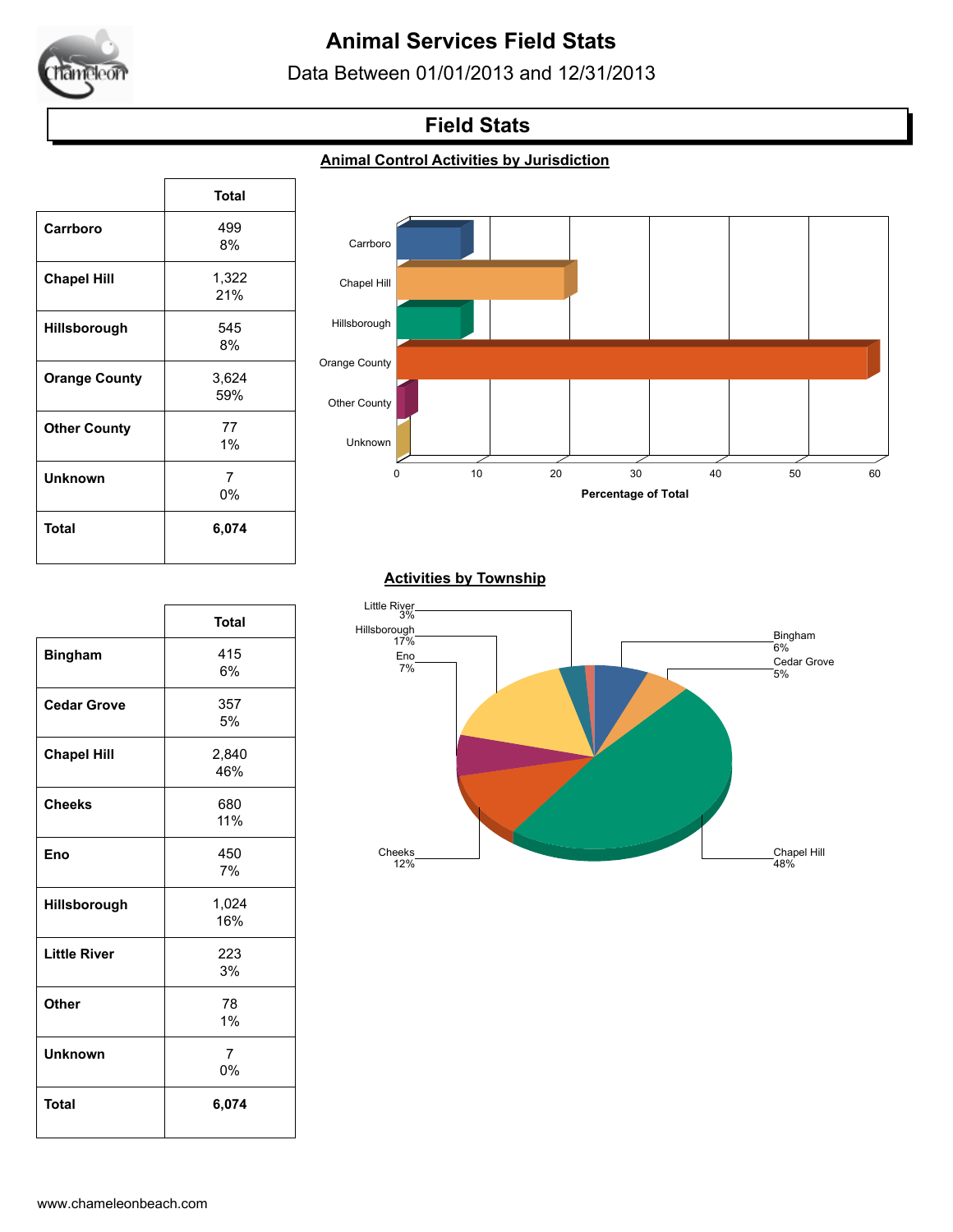

## **Animal Services Field Stats**

### Data Between 01/01/2013 and 12/31/2013

| <b>Activities by Animal Type</b> | <b>Total</b>          | <b>Activities by Call Type</b> | <b>Total</b>            |
|----------------------------------|-----------------------|--------------------------------|-------------------------|
| Cat                              | 843<br>13%            | <b>Assist</b>                  | 94<br>$1\%$             |
| <b>DK/GS</b>                     | $\mathbf{1}$<br>$0\%$ | <b>Bite</b>                    | 1,000<br>16%            |
| Dog                              | 4,104<br>67%          | <b>Canvass</b>                 | 55<br>0%                |
| Fowl                             | 51<br>$0\%$           | Confiscate                     | $\overline{2}$<br>$0\%$ |
| Livestock                        | 260<br>4%             | <b>Cruelty</b>                 | 462<br>7%               |
| Other                            | 106<br>$1\%$          | <b>Declare</b>                 | 70<br>$1\%$             |
| <b>Rabies Vectors</b>            | 403<br>6%             | <b>Exposure</b>                | 195<br>3%               |
| Reptile                          | $\mathbf{1}$<br>$0\%$ | Kennel                         | 21<br>$0\%$             |
| <b>Unknown</b>                   | 170<br>2%             | <b>Nuisance</b>                | 802<br>13%              |
| Wildlife                         | 135<br>2%             | Other                          | 718<br>11%              |
| <b>Total</b>                     | 6,074                 | Owned                          | 422<br>6%               |

| <b>Total</b>           |
|------------------------|
| 94<br>1%               |
| 1,000<br>16%           |
| 55<br>0%               |
| $\boldsymbol{2}$<br>0% |
| 462<br>7%              |
| 70<br>1%               |
| 195<br>3%              |
| 21<br>0%               |
| 802<br>13%             |
| 718<br>11%             |
| 422<br>6%              |
| 6<br>0%                |
| 1,262<br>20%           |
| 172<br>2%              |
| 394<br>6%              |
| 399<br>6%              |
| 6,074                  |
|                        |

\* Vector species include bats, foxes, raccoons, skunks, and coyotes